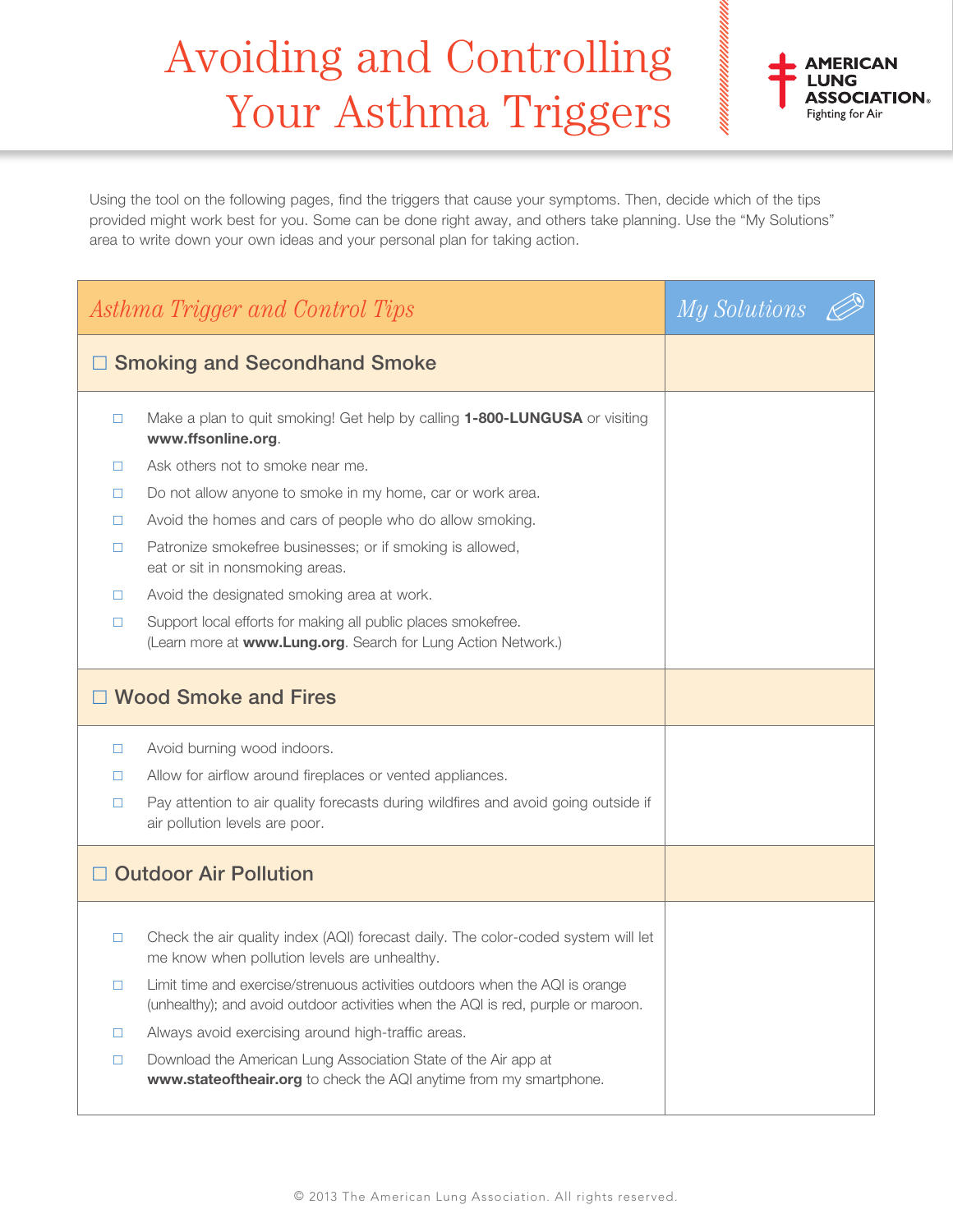|                            | <b>Dust and Dust Mites</b>                                                                                            |  |
|----------------------------|-----------------------------------------------------------------------------------------------------------------------|--|
| $\Box$                     | Cover my mattress, box spring and pillows in dust-proof, zippered cases.                                              |  |
| $\Box$                     | Wash all bedding (sheets, blankets, bedcovers) in hot water (130°F) weekly.                                           |  |
| $\Box$                     | Use washable area rugs in the bedroom instead of carpet.                                                              |  |
| □                          | Wash curtains often.                                                                                                  |  |
| □                          | Maintain indoor humidity between 30 to 50 percent.                                                                    |  |
| □                          | Use air conditioner or dehumidifier to lower humidity in my bedroom and home<br>(and clean humidifiers regularly).    |  |
| $\Box$                     | Dust (damp cloth) and vacuum twice a week. Use a vacuum with a HEPA filter<br>or a central vacuum that vents outside. |  |
|                            | NOTE: If you have a dust mite allergy, you should not vacuum yourself or<br>be in a room that is being vacuumed.      |  |
| $\Box$                     | Avoid upholstered furniture, especially in the bedroom.                                                               |  |
| □                          | Store out-of-season clothes in a box or garment bag.                                                                  |  |
| $\Box$                     | Wear a protective face mask in dusty areas at work.                                                                   |  |
|                            | <b>Cockroaches</b>                                                                                                    |  |
| $\Box$                     | Take out the trash every day.                                                                                         |  |
| $\Box$                     | Keep food in sealed containers.                                                                                       |  |
| $\Box$                     | Clean up spills and crumbs right away.                                                                                |  |
| $\Box$                     | Clean up standing water in dish racks, sinks, showers and<br>plant saucers.                                           |  |
| $\Box$                     | Don't leave pet food out.                                                                                             |  |
| □                          | Use roach baits (but not sprays or foggers!).                                                                         |  |
| □                          | Seal openings where bugs can get in (outside faucets, holes, around window<br>seals).                                 |  |
| <b>Pets, Animal Dander</b> |                                                                                                                       |  |
| $\Box$                     | Avoid animals with fur or feathers.                                                                                   |  |
| □                          | Do not let pets inside my home.                                                                                       |  |
| $\Box$                     | Keep the pet I have out of my bedroom.                                                                                |  |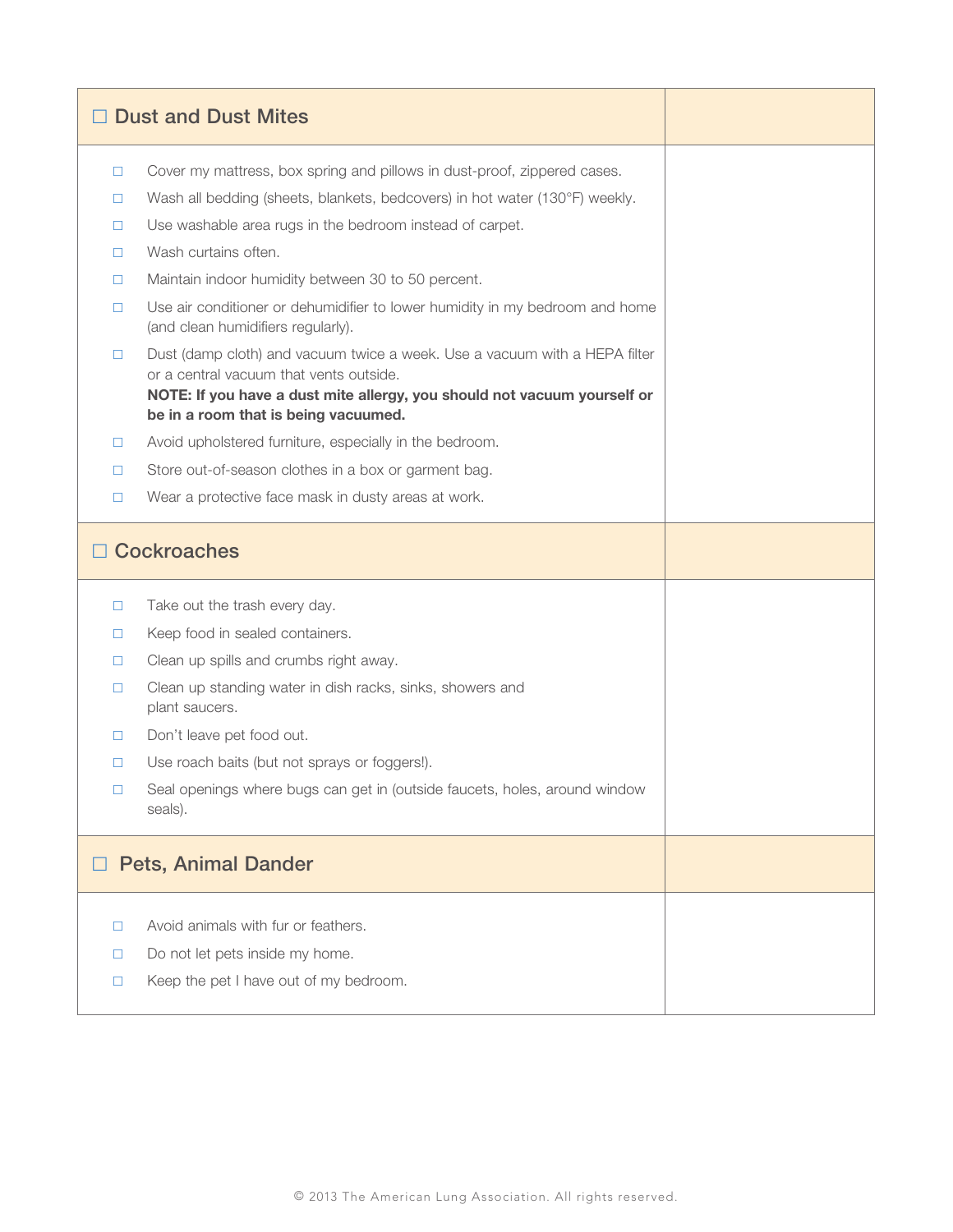|                                                                      | <b>Mold and Mildew</b>                                                                                                          |  |
|----------------------------------------------------------------------|---------------------------------------------------------------------------------------------------------------------------------|--|
| $\Box$                                                               | Keep my home well ventilated and free of dampness.                                                                              |  |
| □                                                                    | Fix leaks right away.                                                                                                           |  |
| п                                                                    | Clean mildew from tiles and shower curtains with detergent<br>or soap.                                                          |  |
| □                                                                    | Use an exhaust fan or open a window to get rid of moisture<br>in bathrooms and kitchens.                                        |  |
| □                                                                    | Clean the water basins of air conditioners, humidifiers and refrigerators often.                                                |  |
| □                                                                    | Limit the number of plants in my home and work area.<br>(Mold likes soil.)                                                      |  |
| □                                                                    | Vent the clothes dryer to the outside.                                                                                          |  |
| □                                                                    | Alert management to mold problems at work.                                                                                      |  |
|                                                                      | <b>Pollen</b>                                                                                                                   |  |
| □                                                                    | Do not keep fresh flowers with a lot of pollen inside my home or near my work<br>area.                                          |  |
| $\Box$                                                               | Keep doors and windows closed during pollen season, especially during the<br>day.                                               |  |
| □                                                                    | Run my air conditioner unit one half-hour before I plan to use a room.                                                          |  |
| □                                                                    | After being outside for a long time, take a shower and change clothes when I come<br>inside on high pollen and mold count days. |  |
| $\Box$                                                               | Limit outdoor activities when pollen levels are high.                                                                           |  |
| Strong Odors (e.g., hairspray, air fresheners, cleaning<br>products) |                                                                                                                                 |  |
| $\Box$                                                               | Use unscented products.                                                                                                         |  |
| □                                                                    | Ask those living or working around me not to use scented products.                                                              |  |
| $\Box$                                                               | Avoid areas with strong smells when possible.                                                                                   |  |
| $\Box$                                                               | Use a fan when I must be near a strong odor.                                                                                    |  |
| $\Box$                                                               | Keeps smells from spreading by closing off areas where the odor is located.                                                     |  |